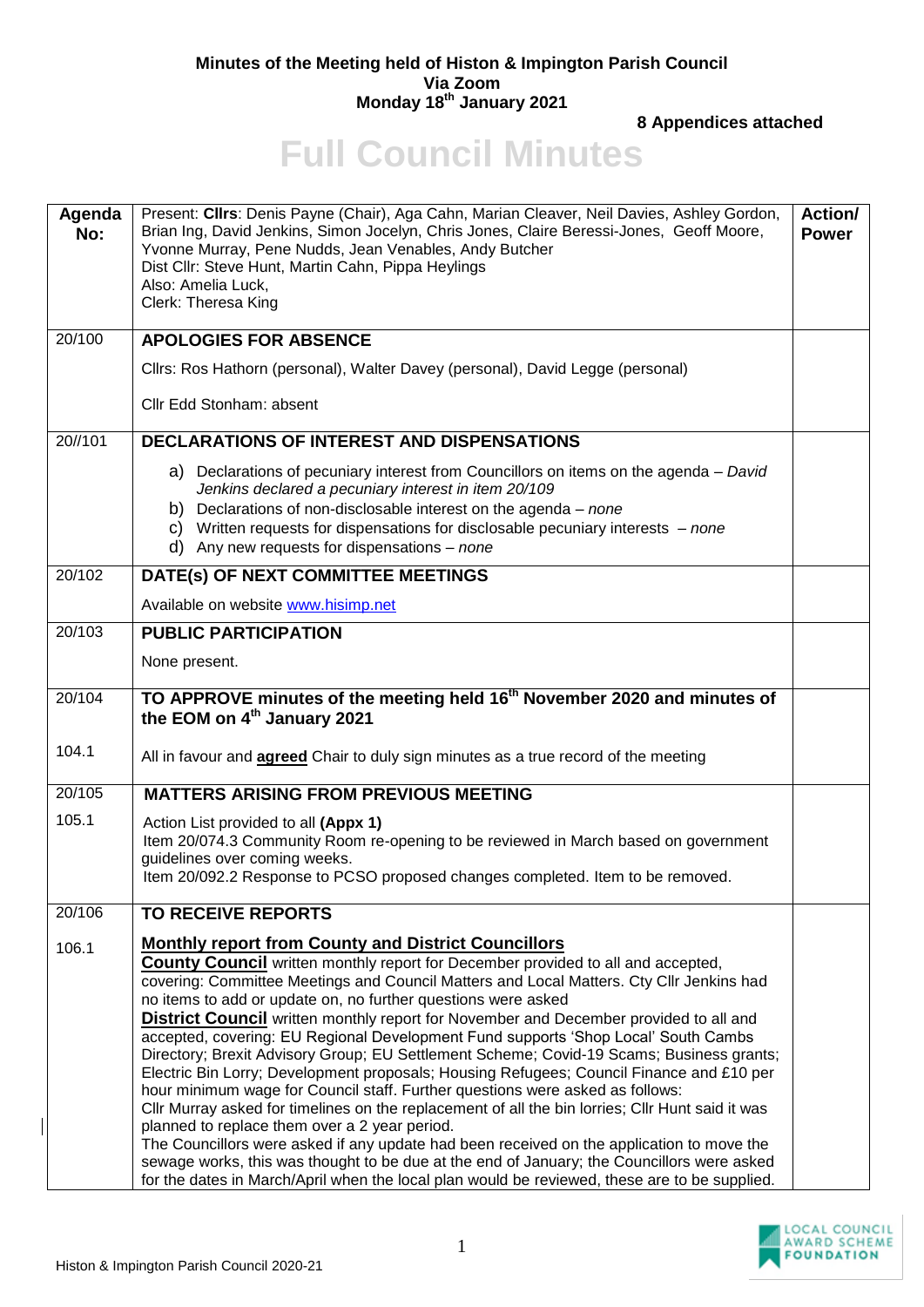|        | <b>Clerk's Report (Appx 2)</b> copied to all and accepted.<br><b>Chairs Report (Appx 3)</b> copied to all and accepted. Additional discussion on:<br>Chair requested all councillors to check for issues when out and about in the village. An<br>incident was prevented by Cllr Moore who reported an unsafe bridge. Cllr Jones asked<br>whether an update was to be provided on the Abbey Fields project, further to the EOM on 4 <sup>th</sup><br>January. Cllr Payne stated conversation and good advice received from Ashtons and quote<br>received. Clerk and Chair to discuss on 19 <sup>th</sup> January with a view to selecting legal firm,<br>acknowledging speed required for decision. Cllr Payne also noted work of the Covid-19 Core<br>Team group and highlighted the following:<br>updated information cards to be delivered to each household;<br>graph shows number of cases reducing;<br>transport available for patients to receive vaccinations via the HI minibus, which<br>cannot offer wheelchair transport as this affects the social distancing in place in the<br>minibus;<br>Panther taxis also offering reduced price transport for vaccinations.                                                                                                                                                                                                                                                                                                                                                                  | Chair/<br><b>Clerk</b> |
|--------|--------------------------------------------------------------------------------------------------------------------------------------------------------------------------------------------------------------------------------------------------------------------------------------------------------------------------------------------------------------------------------------------------------------------------------------------------------------------------------------------------------------------------------------------------------------------------------------------------------------------------------------------------------------------------------------------------------------------------------------------------------------------------------------------------------------------------------------------------------------------------------------------------------------------------------------------------------------------------------------------------------------------------------------------------------------------------------------------------------------------------------------------------------------------------------------------------------------------------------------------------------------------------------------------------------------------------------------------------------------------------------------------------------------------------------------------------------------------------------------------------------------------------------------------------|------------------------|
| 20/107 | <b>WORKING PARTY/TASK &amp; FINISH GROUP REPORTS</b>                                                                                                                                                                                                                                                                                                                                                                                                                                                                                                                                                                                                                                                                                                                                                                                                                                                                                                                                                                                                                                                                                                                                                                                                                                                                                                                                                                                                                                                                                             |                        |
| 107.1  | <b>Neighbourhood Plan - Referendum Version (V4) available to view on both SCDC and</b><br>www.hiplan.net<br>A14 Action Group - agreed group to be dissolved with outstanding landscaping matters to<br>be transferred to Environment Committee<br>Kings Meadow main contact has now moved away from Impington, no active members.<br>Agreed group to remain in abeyance<br><b>Newsletter Editorial</b> – December edition confirmed, print slot booked $9th$ December<br>Drainage Working Party - review of flood plan to be deferred to February 2021<br><b>Climate Emergency - Clir Yvonne Murray in the process of collecting quotes for the</b><br>Recreation Building in bid to make the building more energy efficient. Cllr Murray to present<br>quotes at next Finance & Assets or Recreation Committee. Project cost (estimates) required<br>to be presented to Finance & Assets Committee to ensure sufficient funds can be allocated<br>when Capital Bid Projects are received.<br>East Impington - conversations held with Histon Football Club regarding projects. Cllr<br>Jones has worked on items required in a new Community Park. Project now requires all<br>strands to be brought together, awaiting decision on sewage works relocation. Cllr Nudds<br>requested discussions be put in writing.<br>HI Active Leisure and Recreation Needs project - nothing to update.                                                                                                                                                      | YM<br>F&A<br>Agenda    |
| 107.2  | <b>Committee Chair Reports</b><br><b>Environment Committee</b><br>Tony Hillier Sculpture project - Cllr Jones reported on progress. Agreement form Highways<br>for siting of sculpture on verge near new school at Cottenham Road. Help received form Edd<br>Jackson who is a family friend of the Hiller's and all sculptures now prepared for their move.<br>All major moves of the sculptures are to be completed between $27^{\text{th}}$ -29 <sup>th</sup> January 2021,<br>including pig sculpture move to Community Orchard, with the assistance of Dan Mace. Cllr<br>Jones to seek more publicity to promote the move. Cllr Nudds emphasised need for<br>sculptures to have as many sharp edges and finger traps removed as possible.<br>Brook Desilting and new planting beds - SCDC are to offer labour to create three new<br>planting beds at Brook, Parish Council to purchase materials, the work being undertaken<br>when the Brook is desilted. Work was due early January but weather conditions and delay in<br>delivery of materials delayed this. Materials now all in stock, awaiting confirmation of new<br>start date from SCDC.<br><b>Highways Committee</b><br>Cllr Murray updated council on 21/22 LHI application. Feedback received from County<br>Council. Cllr Murray to make changes and create a Capital Bid request. Presentation also<br>being created to support bid, and indicate where it will take affect e.g. the business centre of<br>the village, District Cllrs requested sight of presentation also. | YM                     |
| 20/108 | TO ACCEPT COMMITTEE REPORTS, note actions and agree                                                                                                                                                                                                                                                                                                                                                                                                                                                                                                                                                                                                                                                                                                                                                                                                                                                                                                                                                                                                                                                                                                                                                                                                                                                                                                                                                                                                                                                                                              |                        |
| 108.1  | <b>Environment Committee</b> – draft minutes 17th November 2020.provided to all and<br>accepted. Next meeting 9 <sup>th</sup> February 2021.                                                                                                                                                                                                                                                                                                                                                                                                                                                                                                                                                                                                                                                                                                                                                                                                                                                                                                                                                                                                                                                                                                                                                                                                                                                                                                                                                                                                     |                        |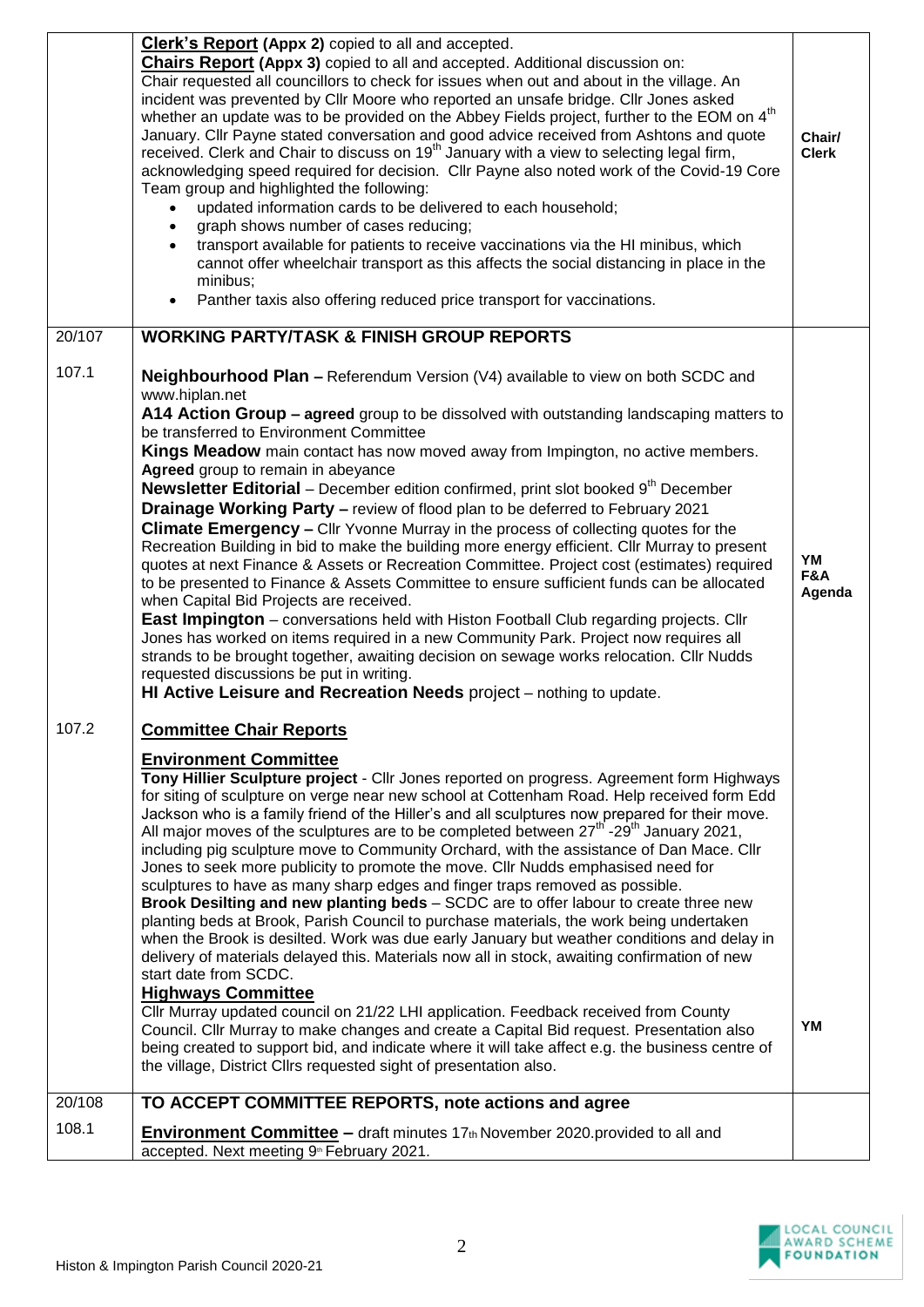|        | To agree purchase of additional materials for Brook Improvements and potential hire<br>of tracked digger. Cllr Nudds proposed, Cllr Venables seconded, all in favour and agreed.                                                                                                                                                                                                                                                                                                                                                                                                               |            |
|--------|------------------------------------------------------------------------------------------------------------------------------------------------------------------------------------------------------------------------------------------------------------------------------------------------------------------------------------------------------------------------------------------------------------------------------------------------------------------------------------------------------------------------------------------------------------------------------------------------|------------|
| 108.2  | <b>Finance &amp; Assets Committee</b> – draft minutes $7th$ December and 11 <sup>th</sup> January 2021<br>provided to all and accepted. Next meeting due 26 <sup>th</sup> April 2021                                                                                                                                                                                                                                                                                                                                                                                                           |            |
| 108.3  | <b>Highways Committee</b> – draft minutes 8 <sup>th</sup> December .provided to all and accepted. Informal<br>workshop held 3rd December, next meeting due 9th March 2021.                                                                                                                                                                                                                                                                                                                                                                                                                     |            |
| 108.4  | <b>Planning Committee</b> – draft minutes 20th October, 10th November, 1st and 21st December,<br>12th January 2021 .provided to all and accepted. Next meeting due 2nd February.                                                                                                                                                                                                                                                                                                                                                                                                               |            |
|        | CIIr Payne noted committee is dealing with several applications with a big impact on the<br>villages, and asked for non-committee members to become involved if possible, and that this<br>would be appreciated. Cllr Jocelyn recorded thanks to Cllrs who were contributing to the input<br>on the McCarthy & Stone application                                                                                                                                                                                                                                                               | <b>ALL</b> |
| 108.5  | <b>Recreation Committee</b><br>Informal workshop occurred 30 <sup>th</sup> November, draft minutes 2 <sup>nd</sup> November provided to all and<br>accepted. Next Committee meeting due 25 <sup>th</sup> January 2021                                                                                                                                                                                                                                                                                                                                                                          |            |
|        | <b>Capital Bid Request for Groundsman Washing Facilities in the Recreation Ground</b><br><b>Compound (Appx 4)</b><br>Cllr Murray outlined Capital Bid request; 3 quotes received from approved contractors. Cllr<br>Murray and Groundsman Steve Campin reviewed quotations and suggest M&M to carry out<br>works, starting in April, for the price of £2490.00 plus VAT. Proposed Cllr Murray, seconded<br>Cllr Cahn. One abstention, 14 in favour, bid approved.                                                                                                                              |            |
|        | <b>Community Park Project Sub Committee (Recreation)</b><br>New draft agreement received for land at Milton Road as previous one expired. Legal advice<br>sought and Ashtons are content that council should proceed and sign the extension<br>agreement.                                                                                                                                                                                                                                                                                                                                      |            |
|        | Cllr Payne proposed motion: To delegate to Chair and Vice Chair to sign extension to<br>agreement to 31 Dec 2021 with a due date of planning application submission of 31 July<br>2021 on behalf of council. Proposed Cllr Jenkins, seconded Cllr Davies: 1 abstention, 12 in<br>favour, 2 against, motion carried.                                                                                                                                                                                                                                                                            | DP/YM      |
| 20/109 | TO RECEIVE FINANCE & ADMINISTRATION REPORT (Appx 5)                                                                                                                                                                                                                                                                                                                                                                                                                                                                                                                                            |            |
| 109.1  | To note payment of accounts under delegated approval as outlined in RFO report<br>provided to all, noted                                                                                                                                                                                                                                                                                                                                                                                                                                                                                       |            |
| 109.2  | To approve payment of outstanding accounts due as outlined in RFO report, noted<br>Error in December listing, duplicate of Ridgeons/Huw Ridgeons on report, to be struck from<br>listing. Proposed Cllr Cleaver, seconded Cllr Ing, all in favour.                                                                                                                                                                                                                                                                                                                                             |            |
| 109.3  | To report on amounts paid in, noted                                                                                                                                                                                                                                                                                                                                                                                                                                                                                                                                                            |            |
| 109.4  | <b>MOTION: Precept - to approve</b> recommendation to request precept for 2021-2022 from<br>South Cambridgeshire District Council to increase by 2%. Cllr Jenkins provided an overview<br>of process of review of budgets and resulting calculation (Appx 6). Discussion on:<br>Impact of Covid-19 on income and expenditure;<br>$\bullet$<br>Could request increase of more than 2% but not popular in community;<br>$\bullet$<br>No increase means less security in future years;<br>$\bullet$<br>Cllr Nudds asked if any pledged funds for Abbey Fields project - Cllr Jenkins<br>$\bullet$ |            |
|        | explained not addressed for this setting, to be considered for capital funding and<br>smaller expenses covered by other budgets.                                                                                                                                                                                                                                                                                                                                                                                                                                                               |            |
|        | CIIr Payne proposed a revised motion: Paperwork states precept request needs to be a sum                                                                                                                                                                                                                                                                                                                                                                                                                                                                                                       |            |